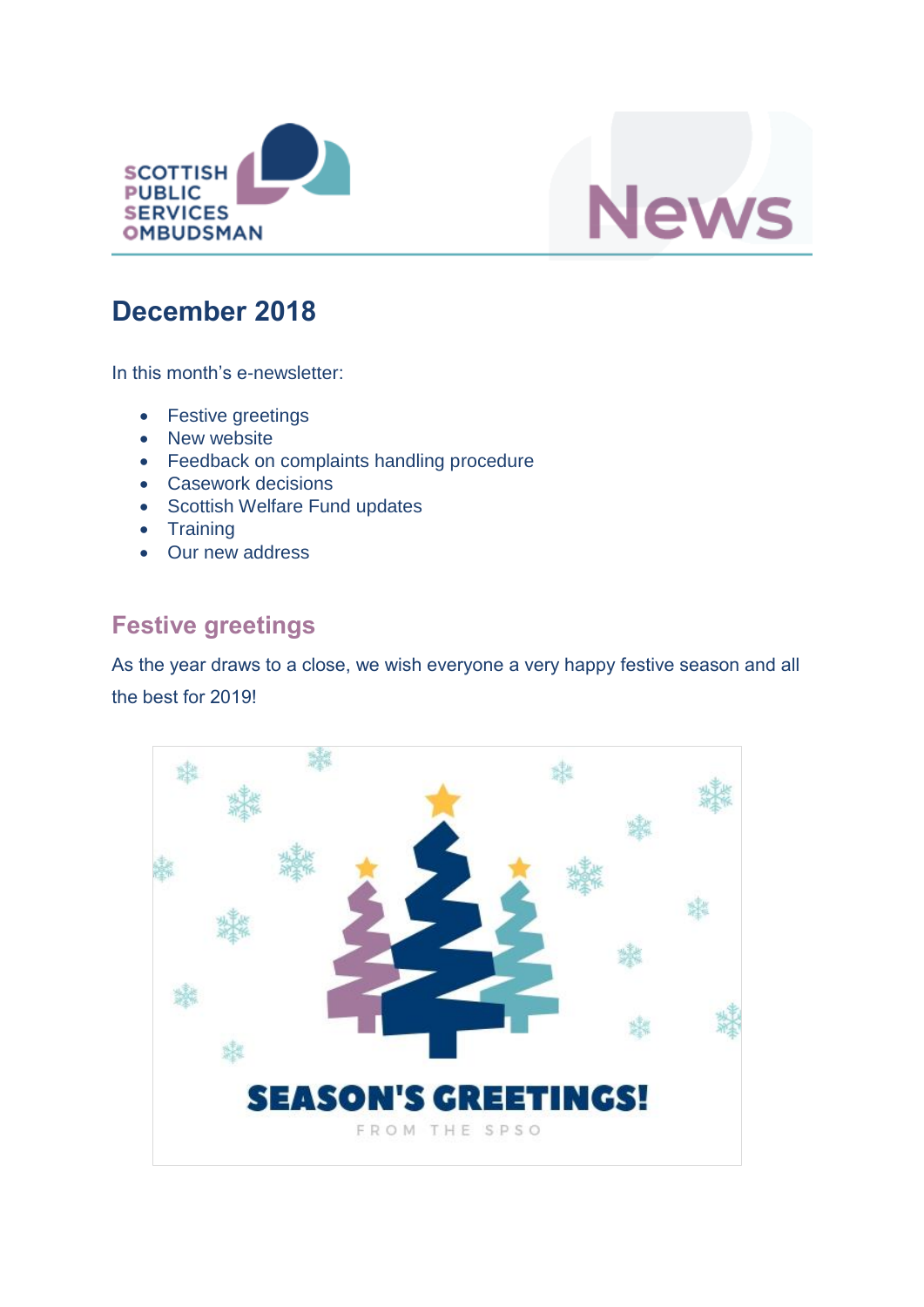We will be closed from Tuesday 25 December 2018 to Wednesday 2 January 2019 inclusive. The Scottish Welfare Fund will offer a limited service on the 27, 28 and 31 December 2018 **only**, to handle crisis grant applications. Both services will reopen as normal on Thursday 3 January 2019.

#### **New website**

Our new website is now live at [www.spso.org.uk.](http://www.spso.org.uk/) We believe it will improve your online experience of our site and make it easier for you to find the information you are looking for.

We are always grateful for feedback, so please send us any comments to [communications@spso.org.uk](mailto:communications@spso.org.uk)

#### **Feedback on complaints handling procedure**

We have started work on a review and update of the Model Complaints Handling Procedures (MCHPs) in all sectors except the NHS. We have kept sector complaint handling networks updated, and have sought input on some elements of the review.

The next stage is to seek direct feedback from all organisations within SPSO's jurisdiction. We are interested in their views and experiences on areas of complaints handling, particularly what works well and what could make MCHPs easier to use.

We have written to organisations in our jurisdiction. **If your organisation has not received an email**, and would like to respond to this survey, please get in touch with us: [csa@spso.org.uk.](mailto:csa@spso.org.uk)

The survey was launched on 17 December 2018 will run until 21 January 2019. We will then analyse the responses to inform the wider review of the MCHPs.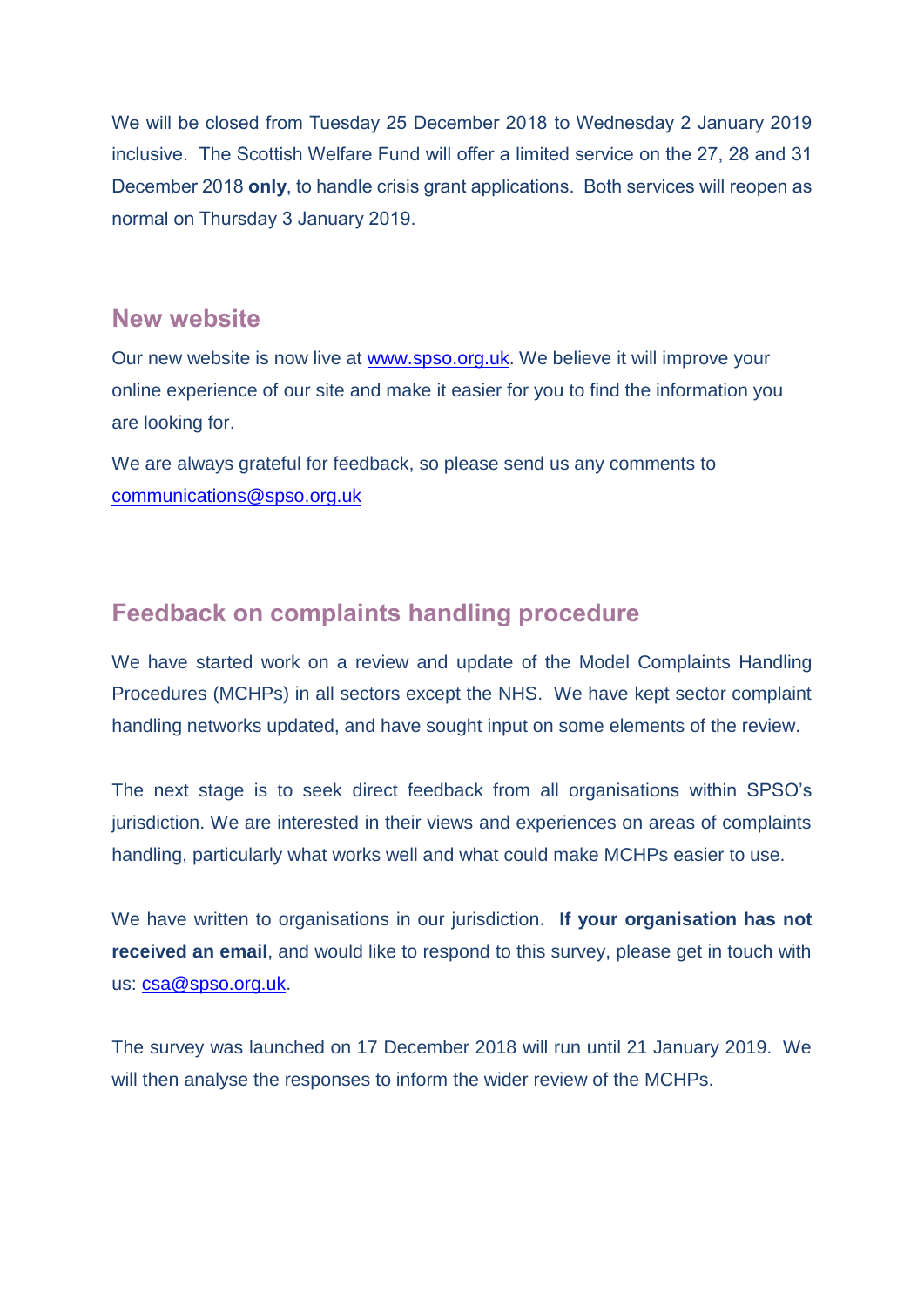## **Casework decisions**

This month we:

- are publishing 67 decision reports available [here](https://www.spso.org.uk/our-findings)
	- o 39 about the health sector
	- o 10 about local government
	- o 18 about a range of other organisations and subjects
- upheld 40 complaints in full or part
- made 127 recommendations for learning and improvement. At the same time we also observed some good practice, for instance cases [201800251](https://www.spso.org.uk/decision-reports/2018/december/decision-report-201800251-201800251) and [201802923](https://www.spso.org.uk/decision-reports/2018/december/decision-report-201802923-201802923) where the organisations had already apologised for their errors and confirmed steps they would take to improve the service.
- are publishing one full investigation report:
	- o [201701938](https://www.spso.org.uk/investigation-reports/2018/december/grampian-nhs-board) Grampian NHS Board the Board unreasonably delayed in diagnosing a woman with bowel cancer which we considered likely had a significant impact on her ability to survive the illness. There was also failings in nursing care. We made 12 recommendations directly in relation to these findings, which the Board have accepted. The case was only upheld in part, as we found other areas of care to be satisfactory.

#### **Scottish Welfare Fund (SWF) reviews**

During November, we:

- responded to 76 enquiries
- made 62 decisions (19 community care grants and 43 crisis grants)
- signposted 45 people to other sources of assistance, which in most cases, was their local council. Eight of these applicants told us they were unable to get in touch with their local council as they had no credit, and there was no Freephone number.

As with last month, the most common reason for us disagreeing with the council's decision during the month was where we assessed that they had incorrectly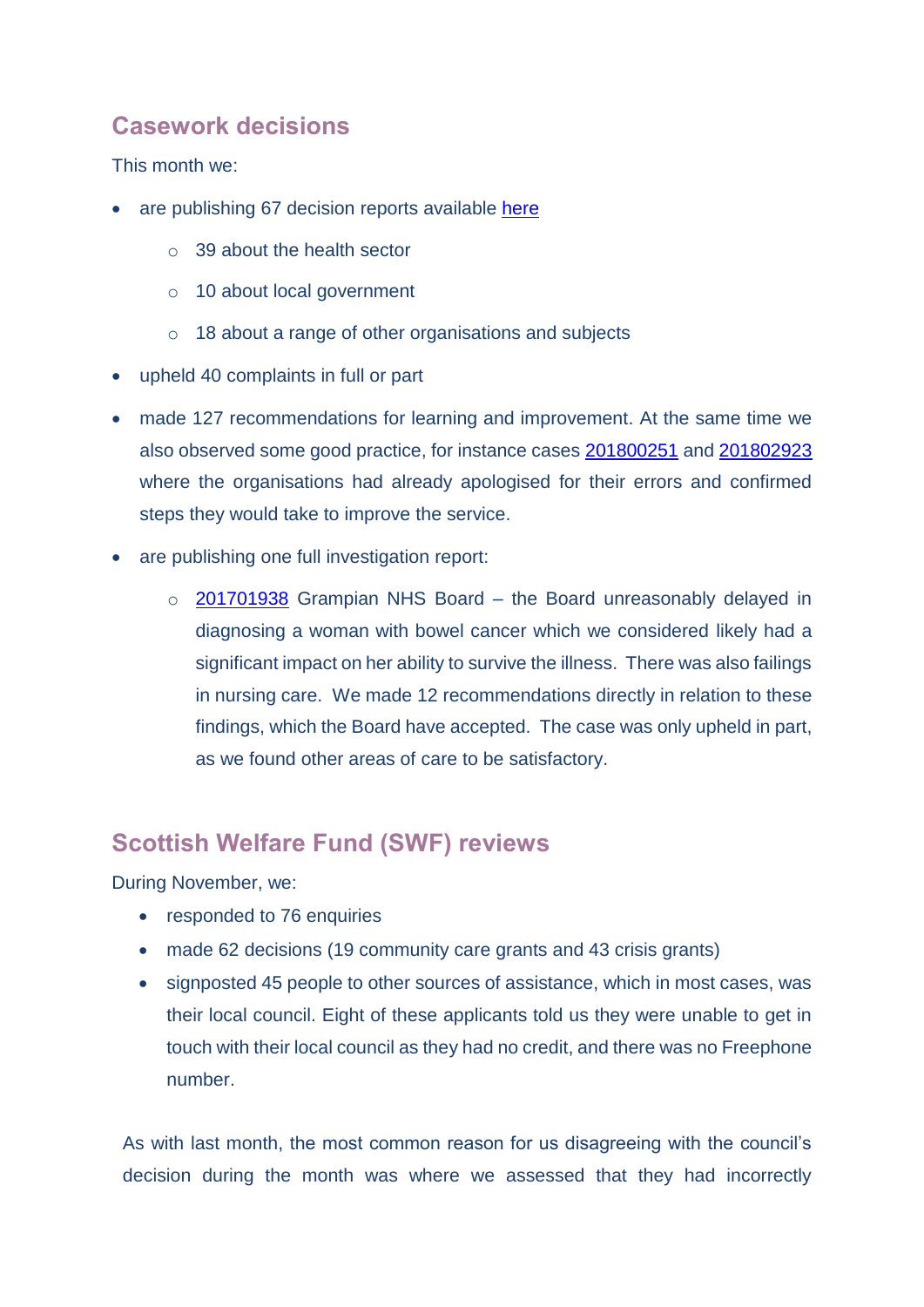interpreted the available information. In several of these, it concerned the eligibility conditions for crisis grants. The most frequent suggestion for improvement continues to relate to councils' written communication with applicants. We also recorded an example of gatekeeping whereby the applicant was prevented from making a new application which is not in keeping with the guidance.

We also gave positive feedback which included structured and comprehensive case notes; and the use of a template to ensure robust decision making.

[For related case studies, please see our](https://www.spso.org.uk/scottishwelfarefund/case-summaries) SWF website.

### **Training**

Our next open training course for the public sector is:

**Complaint Investigation Skills**

Wednesday 6 March 2019

This course is for managers, team leaders, complaints officers and any other staff involved in the investigation of complaints. The course aims to develop their awareness of what makes the experience of complaining a good one or a bad one and explores the investigation process from initial receipt to conclusion.

[For further information and to book a place, please visit our website.](http://www.valuingcomplaints.org.uk/training/training-courses)